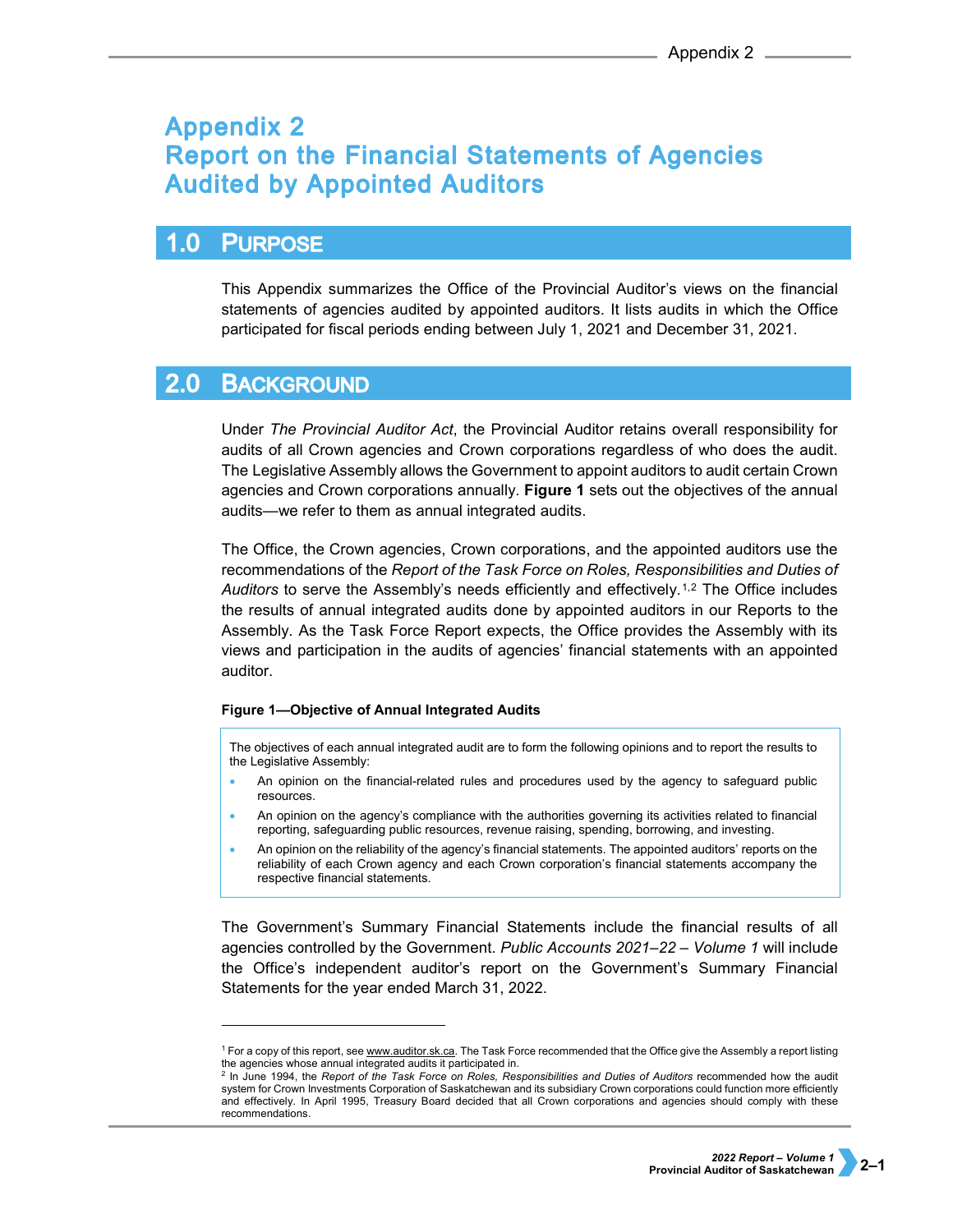# 3.0 THE OFFICE'S VIEWS ON FINANCIAL STATEMENTS AUDITED **BY APPOINTED AUDITORS**

The table below provides the Office's views and participation on each financial statement audit completed by an appointed auditor for fiscal years ending between July 1, 2021 and December 31, 2021. As noted below, sometimes the Office varies the extent of its participation.

The table groups agencies and corporations by school divisions; other Crown agencies, special purpose and trust funds; and CIC, its subsidiary Crown corporations, and other related entities. It lists each Crown agency or corporation with financial statements that are audited by an appointed auditor, the appointed auditor's name, the agency's year-end date, whether the Office participated in the audit, and whether the agency's financial statements are reliable.

### **Agency Name Appointed Auditor Year-End Date PAS\* Participated in Audit Financial Statements are Reliable School Divisions** Chinook School Division No. 211 Stark & Marsh Chartered Professional Accountants LLP August 31 | See A | Yes Christ the Teacher Roman Catholic Separate School Division No. 212 Miller Moar Grodecki Kreklewich & Chorney Chartered Professional Accountants August 31 | See A | Yes Conseil des Écoles Fransaskoises No. 310 MNP LLP **August 31** See A Yes Creighton School Division No. 111 | Kendall & Pandya Chartered Professional Accountants August 31 See A Yes Good Spirit School Division No. 204 | Miller Moar Grodecki Kreklewich & Chorney Chartered Professional Accountants August 31 | See A | Yes Holy Family Roman Catholic Separate School Division No. 140 Grant Thornton LLP **August 31** See A Yes Holy Trinity Roman Catholic Separate School Division No. 22 Virtus Group LLP **August 31** See A Yes Horizon School Division No. 205 | MNP LLP | August 31 | See A | Yes Île-à-la Crosse School Division No. 112 Vantage Chartered Professional **Accountants** August 31 See A | Yes Light of Christ Roman Catholic Separate School Division No. 16 Vantage Chartered Professional **Accountants** August 31 | See A | Yes Living Sky School Division No. 202 | Holm Raiche Oberg P.C. Ltd. Chartered Professional Accounts August 31 Yes Yes Lloydminster Roman Catholic Separate School Division No. 89 MNP LLP **August 31** Yes Yes

## **Listing of the Office's Involvement in Financial Statement Audits of Agencies with an Appointed Auditor**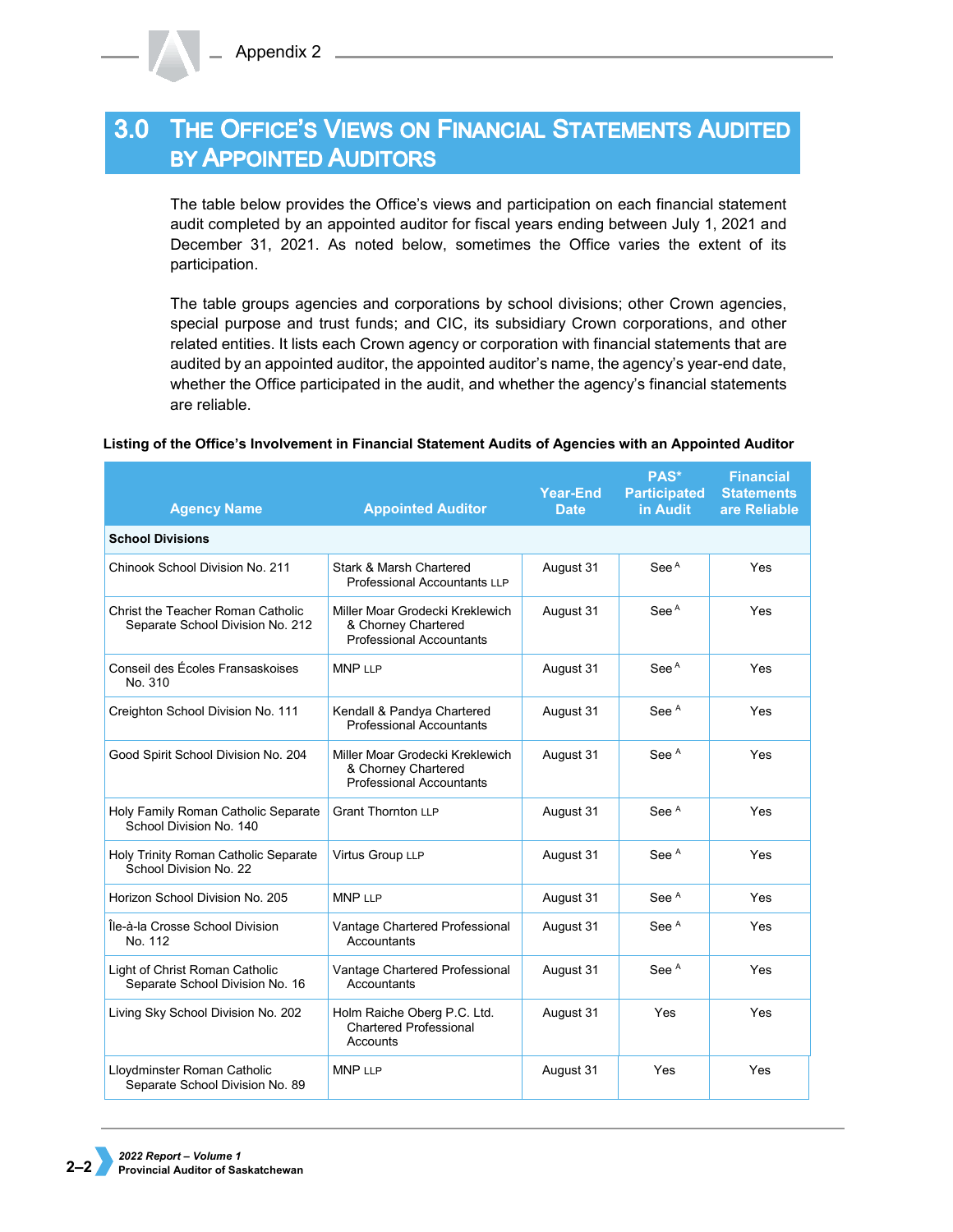| <b>Agency Name</b>                                                                        | <b>Appointed Auditor</b>                                                       | <b>Year-End</b><br><b>Date</b> | PAS*<br><b>Participated</b><br>in Audit | <b>Financial</b><br><b>Statements</b><br>are Reliable |  |  |  |
|-------------------------------------------------------------------------------------------|--------------------------------------------------------------------------------|--------------------------------|-----------------------------------------|-------------------------------------------------------|--|--|--|
| Lloydminster Public School Division<br>No. 99                                             | Vantage Chartered Professional<br>Accountants                                  | August 31                      | Yes                                     | Yes                                                   |  |  |  |
| North East School Division No. 200                                                        | <b>MNP LLP</b>                                                                 | August 31                      | See <sup>A</sup>                        | Yes                                                   |  |  |  |
| Northern Lights School Division<br>No. 113                                                | Deloitte LLP                                                                   | August 31                      | See <sup>A</sup>                        | Yes                                                   |  |  |  |
| Northwest School Division No. 203                                                         | <b>Grant Thornton LLP</b>                                                      | August 31                      | See <sup>A</sup>                        | Yes                                                   |  |  |  |
| Prairie South School Division No. 210                                                     | Deloitte LLP                                                                   | August 31                      | See <sup>A</sup>                        | Yes                                                   |  |  |  |
| Prairie Spirit School Division No. 206                                                    | <b>MNP LLP</b>                                                                 | August 31                      | Yes                                     | Yes                                                   |  |  |  |
| Prairie Valley School Division No. 208                                                    | <b>MNP LLP</b>                                                                 | August 31                      | Yes                                     | Yes                                                   |  |  |  |
| Prince Albert Roman Catholic<br>Separate School Division No. 6                            | <b>MNP LLP</b>                                                                 | August 31                      | See <sup>A</sup>                        | Yes                                                   |  |  |  |
| Regina Roman Catholic Separate<br>School Division No. 81                                  | Dudley & Company LLP                                                           | August 31                      | See <sup>A</sup>                        | Yes                                                   |  |  |  |
| Regina School Division No. 4                                                              | <b>MNP LLP</b>                                                                 | August 31                      | Yes                                     | Yes                                                   |  |  |  |
| Saskatchewan Rivers School Division<br>No. 119                                            | <b>MNP LLP</b>                                                                 | August 31                      | Yes                                     | Yes                                                   |  |  |  |
| Saskatoon School Division No. 13                                                          | Deloitte LLP                                                                   | August 31                      | Yes                                     | Yes                                                   |  |  |  |
| South East Cornerstone School<br>Division No. 209                                         | Virtus Group LLP                                                               | August 31                      | See <sup>A</sup>                        | Yes                                                   |  |  |  |
| St. Paul's Roman Catholic Separate<br>School Division No. 20                              | <b>MNP LLP</b>                                                                 | August 31                      | Yes                                     | Yes                                                   |  |  |  |
| Sun West School Division No. 207                                                          | Close Hauta Bertoia Blanchette<br><b>Chartered Professional</b><br>Accountants | August 31                      | See <sup>A</sup>                        | Yes                                                   |  |  |  |
| Other Crown Agencies, Special Purpose and Trust Funds                                     |                                                                                |                                |                                         |                                                       |  |  |  |
| Métis Development Fund                                                                    | Deloitte LLP                                                                   | December 31                    | Yes                                     | Yes                                                   |  |  |  |
| Municipal Employees' Pension<br>Commission                                                | <b>KPMG LLP</b>                                                                | December 31                    | Yes                                     | Yes                                                   |  |  |  |
| Municipal Financing Corporation of<br>Saskatchewan                                        | Dudley & Company LLP                                                           | December 31                    | Yes                                     | Yes                                                   |  |  |  |
| Pension Plan for the Non-Teaching<br>Employees of the Saskatoon<br>School Division No. 13 | Deloitte LLP                                                                   | December 31                    | Yes                                     | Delayed                                               |  |  |  |
| Saskatchewan Housing Corporation                                                          | <b>KPMG LLP</b>                                                                | December 31                    | Yes                                     | Yes                                                   |  |  |  |
| Saskatchewan Pension Plan                                                                 | <b>KPMG LLP</b>                                                                | December 31                    | Yes                                     | Yes                                                   |  |  |  |
| Saskatchewan Professional Teachers<br><b>Regulatory Board</b>                             | Virtus Group LLP                                                               | August 31                      | Yes                                     | Yes                                                   |  |  |  |
| Saskatchewan Research Council<br>Employees' Pension Plan                                  | Deloitte LLP                                                                   | December 31                    | Yes                                     | Yes                                                   |  |  |  |
| Workers' Compensation Board                                                               | PricewaterhouseCoopers LLP                                                     | December 31                    | Yes                                     | Yes                                                   |  |  |  |